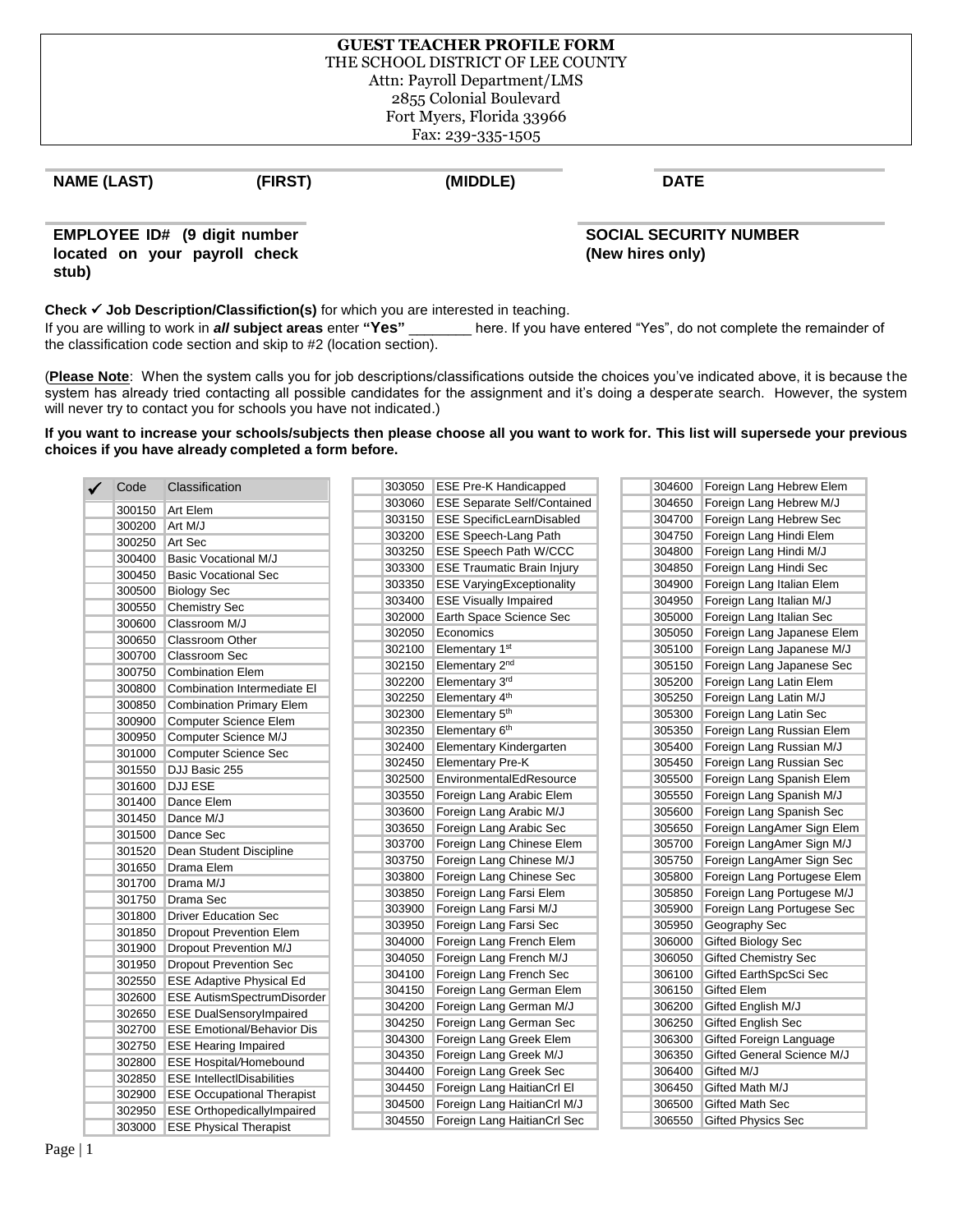### Classification continued **Employee ID:** SS#

| 314550           | Gifted Reading M/J                       |
|------------------|------------------------------------------|
| 306600           | <b>Gifted Reading Sec</b>                |
| 306650           | <b>Gifted Science Sec</b>                |
| 306700           | <b>Gifted Sec</b>                        |
| 306750           | Gifted Social Science M/J                |
| 306800           | <b>Gifted Social Science Sec</b>         |
| 306850           | <b>Health Elem</b>                       |
| 306900           | Health M/J                               |
| 306950           | <b>Health Sec</b>                        |
| 307000           | <b>History Sec</b>                       |
| 307050           | Humanities M/J                           |
| 307100           | <b>Humanities Sec</b>                    |
| 307200           | In-School Suspension M/J                 |
| 307300           | Journalism M/J                           |
| 307350           | Journalism Sec                           |
| 307400           | Language Arts (ESOL) Elem                |
| 307450           | Language Arts (ESOL) M/J                 |
| 307500           | Language Arts (ESOL) Sec                 |
| 307550           | Language Arts Elem                       |
| 307600           | Language Arts M/J                        |
| 307650           | Language Arts Sec                        |
| 307690           | Learning & Leadership                    |
| 307700           | Library/Media M/J                        |
| 307750           | Library/Media Sec                        |
| 307850           | Math Coach Elem                          |
| 307900           | Math Coach M/J                           |
| 307950<br>308000 | Math Coach Sec                           |
| 308050           | <b>Math Elementary</b><br>Math M/J       |
| 308100           | Math Sec                                 |
| 308150           | Music Elem                               |
| 308200           | Music M/J                                |
| 308250           | Music Secondary                          |
| 308270           | Peer Collaborative Teacher               |
| 308300           | <b>Physical Education Elem</b>           |
| 308350           | Physical Education M/J                   |
| 308400           | <b>Physical Education Sec</b>            |
| 308450           | <b>Physics Sec</b>                       |
| 308500           | <b>Political Science Sec</b>             |
| 308550           | Professional Development Rsrc            |
| 308600           | Psychology Sec                           |
| 309300           | <b>ROTC/Military Training Sec</b>        |
| 308650           | Literacy Coach Elem                      |
| 308700           | Literacy Coach M/J<br>Literacy Coach Sec |
| 308750<br>308800 | Reading Elem                             |
| 308850           | Reading M/J                              |
| 308900           | <b>Reading Sec</b>                       |
| 309000           | Remedial/CompensatryEd M/J               |
| 309050           | Remedial/Compensatry Ed Sec              |
| 308950           | Remedial/CompensatryEd Elem              |
| 309100           | Research/Crtcl Thinking M/J              |
| 309150           | Research/Crtl Thinking Sec               |
| 309200           | Resource Elementary                      |
| 309250           | Resource Intermediate                    |
| 309260           | <b>Resource Secondary</b>                |
| 309490           | Science Coach Elem                       |
| 309492           | Science Coach M/J                        |
| 309494           | Science Coach Sec                        |
|                  |                                          |
| 309500           | Science Elem                             |
| 309550<br>309600 | Science M/J<br>Science Sec               |

 Social Science Elem Social Science M/J Social Science Sec Specialist Behavior ESE Speiclaist Coaching

| 310150           | <b>Specialist Learning Resource</b>                       |
|------------------|-----------------------------------------------------------|
| 310250           | Specialist Media Elem                                     |
| 310300           | Specialist Media M/J                                      |
| 310350           | Specialist Media Other                                    |
| 310400           | Specialist Media Sec                                      |
| 310450           | <b>Specialist ESE Parent Srvs</b>                         |
| 310500           | <b>Specialist Primary Educ</b>                            |
| 310650           | <b>Specialist Reading</b>                                 |
| 310700           | <b>Specialist ESE Staffing</b>                            |
| 310750           | <b>Specialist Technology</b>                              |
| 310850           | Speech M/J                                                |
| 310900           | Speech Sec                                                |
| 307680           | <b>Teacher Leader</b>                                     |
| 311150           | <b>Title I Elementary</b>                                 |
| 311110           | Transformation                                            |
| 311700<br>311750 | Video Production M/J                                      |
| 311800           | Voc AC & Heating Mechanic<br>Voc Agribus/Natural Rsrcs Ed |
| 311850           | Voc Automotive Body                                       |
|                  | Voc Automotive Mechanics                                  |
| 311900<br>311950 |                                                           |
| 312000           | Voc Building Maintenance<br>Voc Building Cnst Technology  |
| 313450           | Voc Business Education                                    |
|                  | Voc Business Technology                                   |
| 312050           |                                                           |
| 312060           | Voc Business Data Processing                              |
| 312100           | Voc Carpentry                                             |
| 312150           | Voc Clerical                                              |
| 312200           | Voc Coder Specialist                                      |
| 312250           | Voc Commercial Art                                        |
| 312300           | Voc Computer Service                                      |
| 312350           | Voc Correctional Officer                                  |
| 312400           | Voc Cosmetology                                           |
| 312420           | Voc Dental Assistant                                      |
| 312450           | Voc Diesel Mechanics                                      |
| 312500           | Voc Diversified Education                                 |
| 312550           | Voc Drafting                                              |
| 312570           | Voc Aerospace                                             |
| 312600           | Voc Elec Data Processing                                  |
| 312650           | <b>Voc Electrical</b>                                     |
| 312700           | Voc Electronics                                           |
| 312750           | Voc Family & Consumer Sc                                  |
| 312800           | Voc Fire Fighting                                         |
| 312850           | Voc Gasoline Engine Repair                                |
| 312900           | Voc Hotel Training                                        |
| 312950           | Voc Industrial Engineer                                   |
| 313000           | Voc Integrated Tech Studies                               |
| 313050           | Voc Laboratory Technology                                 |
| 313100           | Voc Law Enforcement                                       |
| 313150           | Voc Machine Shop                                          |
| 313200           | Voc Marketing & Management                                |
| 313250           | Voc Massage Therapist                                     |
| 313400           | Voc MedTranscriptionist                                   |
| 313300           | Voc Medical Assistant                                     |
| 313350           | Voc Medical Professional                                  |
| 312070           | Voc Mngment & Supervision                                 |
| 313500           | Voc Nursing Assistant                                     |
| 313550           | Voc Operating Rm Tech                                     |
| 314450           | Voc Orien/Exploration                                     |
| 313600           | Voc Other Vocational                                      |
| 313650           | Voc Patient Care Tech.                                    |
| 313700           | Voc Plumbing                                              |
| 313750           | Voc Practical Nursing                                     |
| 313800           | Voc Public Service                                        |
| 313850           | Voc Public Service Ed                                     |
| 313900           | Voc Quantity Foods                                        |
|                  |                                                           |

| 313950 | Voc Real Estate                 |
|--------|---------------------------------|
| 314000 | Voc Registered Nurse            |
| 314050 | Voc SAIL                        |
| 314100 | Voc Seamanship                  |
| 314300 | Voc TV Production Tech          |
| 314150 | Voc Technical X-Ray             |
| 314200 | Voc Technology Ed               |
| 314250 | <b>Voc Trowel Trades</b>        |
| 314350 | <b>Voc Veterinary Assistant</b> |
| 314400 | Voc Welding                     |
|        |                                 |